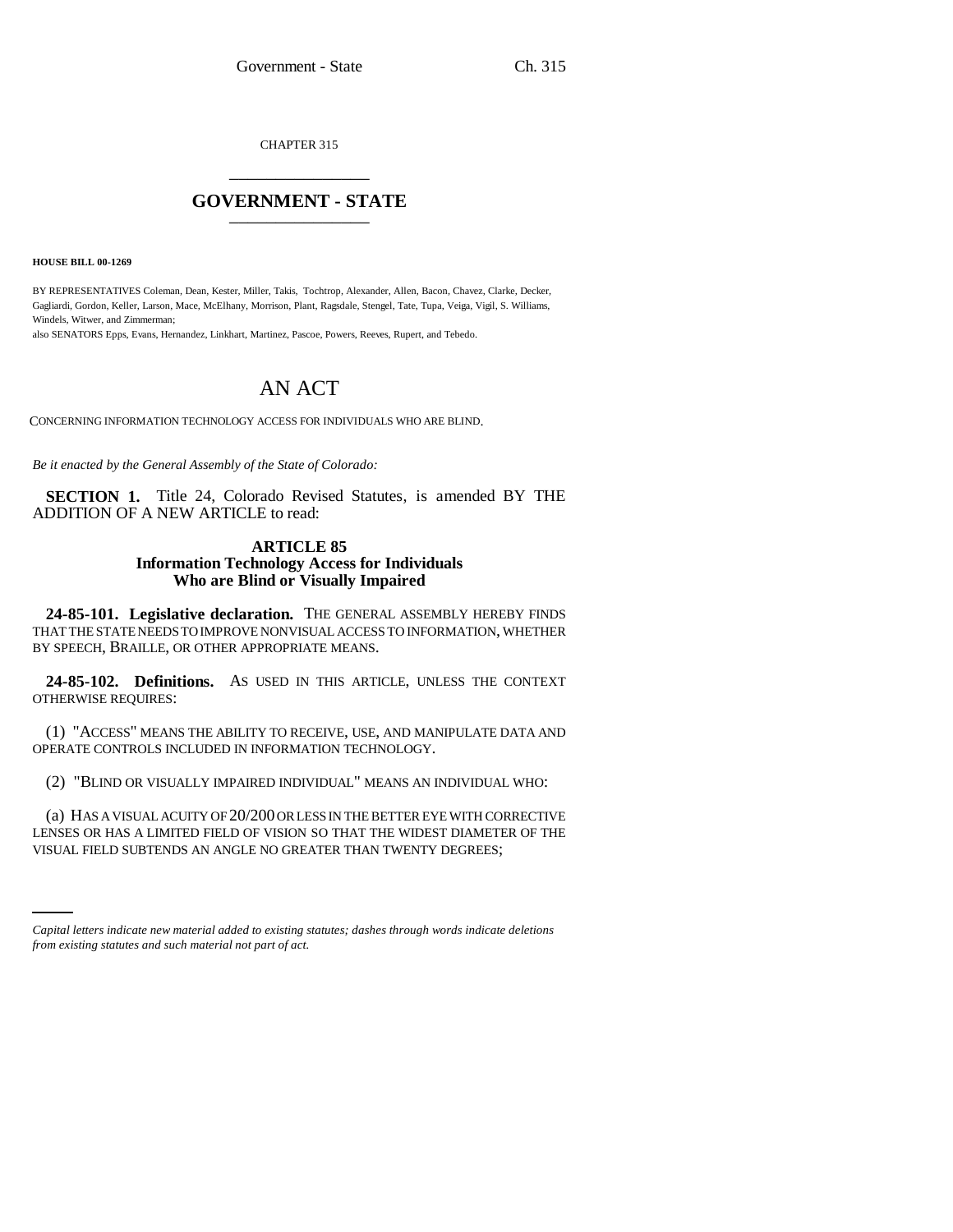(b) HAS A MEDICALLY INDICATED EXPECTATION OF VISUAL DETERIORATION; OR

(c) HAS A MEDICALLY DIAGNOSED LIMITATION IN VISUAL FUNCTIONING THAT RESTRICTS THE INDIVIDUAL'S ABILITY TO READ AND WRITE STANDARD PRINT AT LEVELS EXPECTED OF INDIVIDUALS OF COMPARABLE ABILITY.

(3) "COMMISSION" MEANS THE COMMISSION ON INFORMATION MANAGEMENT CREATED IN SECTION 24-37.5-201.

(4) "INFORMATION TECHNOLOGY" MEANS ALL ELECTRONIC INFORMATION PROCESSING HARDWARE AND SOFTWARE, INCLUDING TELECOMMUNICATIONS.

(5) "NONVISUAL" MEANS SYNTHESIZED SPEECH, BRAILLE, AND OTHER OUTPUT METHODS NOT REQUIRING SIGHT.

(6) "STATE AGENCY" MEANS THE STATE OR ANY OF ITS PRINCIPAL DEPARTMENTS, AGENCIES, OR BOARDS OR COMMISSIONS.

(7) "TELECOMMUNICATIONS" MEANS THE TRANSMISSION OF INFORMATION, IMAGES, PICTURES, VOICE, OR DATA BY RADIO, VIDEO, OR OTHER ELECTRONIC OR IMPULSE MEANS.

**24-85-103. Nonvisual access standards.** (1) ON OR BEFORE FEBRUARY 1, 2001, THE COMMISSION SHALL DEVELOP NONVISUAL ACCESS STANDARDS FOR INFORMATION TECHNOLOGY SYSTEMS EMPLOYED BY STATE AGENCIES THAT:

(a) PROVIDE BLIND OR VISUALLY IMPAIRED INDIVIDUALS WITH ACCESS TO INFORMATION STORED ELECTRONICALLY BY STATE AGENCIES BY ENSURING COMPATIBILITY WITH ADAPTIVE TECHNOLOGY SYSTEMS SO THAT BLIND AND VISUALLY IMPAIRED INDIVIDUALS HAVE FULL AND EQUAL ACCESS WHEN NEEDED; AND

(b) ARE DESIGNED TO PRESENT INFORMATION, INCLUDING PROMPTS USED FOR INTERACTIVE COMMUNICATIONS, IN FORMATS INTENDED FOR BOTH VISUAL AND NONVISUAL USE, SUCH AS THE USE OF TEXT-ONLY OPTIONS.

(2) THE COMMISSION SHALL CONSULT WITH STATE AGENCIES AND REPRESENTATIVES OF INDIVIDUALS WHO ARE BLIND OR VISUALLY IMPAIRED IN DEVELOPING THE NONVISUAL ACCESS STANDARDS DESCRIBED IN SUBSECTION (1) OF THIS SECTION AND THE PROCUREMENT CRITERIA DESCRIBED IN SECTION 24-85-104.

(3) THE HEAD OF EACH STATE AGENCY SHALL ESTABLISH A WRITTEN PLAN, AS PART OF ITS ANNUAL INFORMATION TECHNOLOGY PLAN, AND DEVELOP ANY PROPOSED BUDGET REQUESTS FOR IMPLEMENTING THE NONVISUAL ACCESS STANDARDS FOR ITS AGENCY AT FACILITIES ACCESSIBLE BY THE PUBLIC.

**24-85-104. Procurement requirements - criteria - implementation.** (1) ON OR BEFORE JULY 1, 2001, THE COMMISSION SHALL APPROVE MINIMUM STANDARDS AND CRITERIA TO BE USED IN APPROVING OR REJECTING PROCUREMENTS BY STATE AGENCIES FOR ADAPTIVE TECHNOLOGIES FOR NONVISUAL ACCESS USES IN COMPLIANCE WITH SECTION 24-37.5-202.